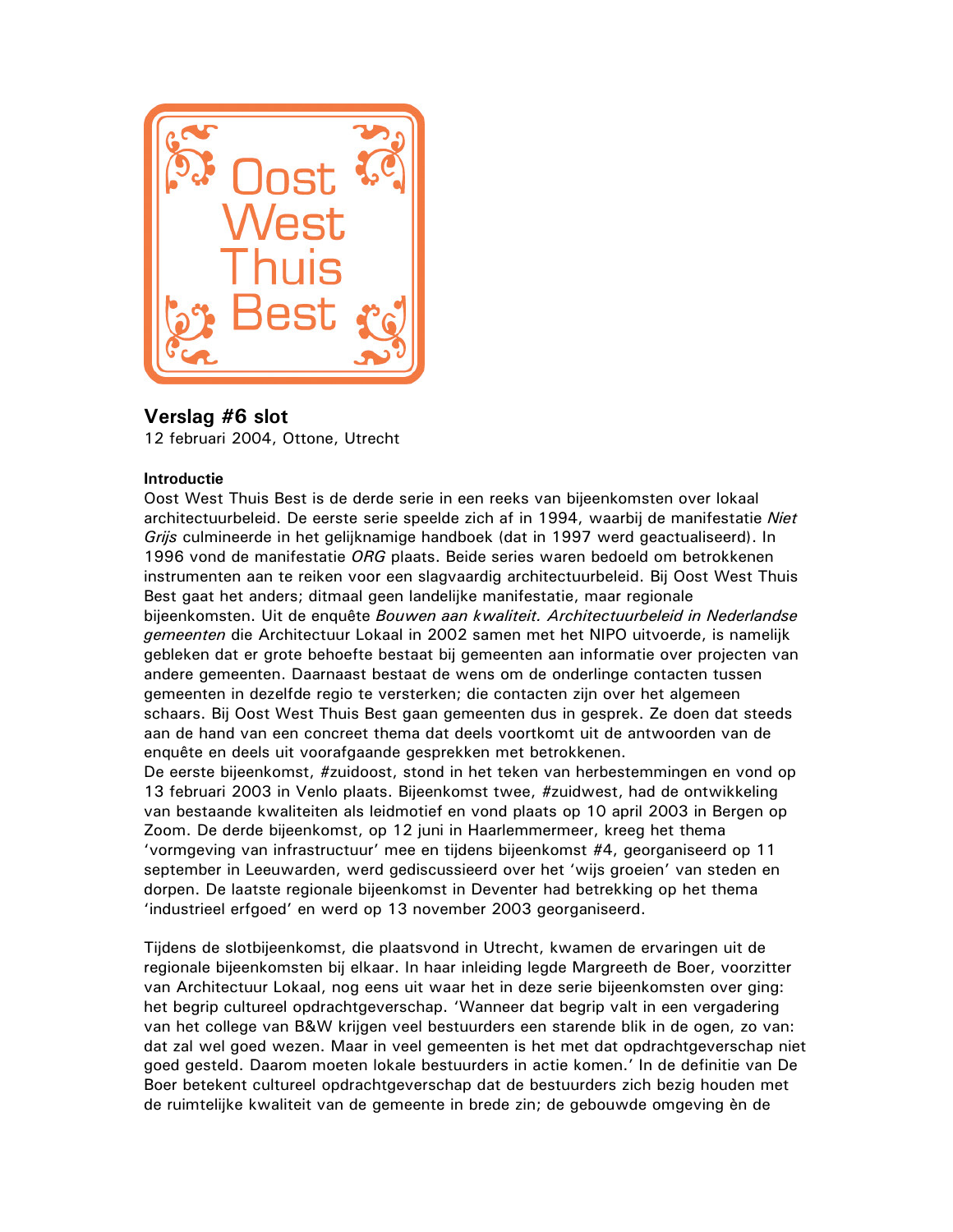openbare ruimte ('die wordt vaak vergeten'), het gebied binnen de bebouwde kom en dat erbuiten. Het begrip ruimtelijke kwaliteit is bijna nog moeilijker te definiëren, aldus De Boer, maar krijgt gelukkig onder bestuurders wel steeds meer aandacht. 'Het is de kwaliteit die wordt ervaren door de bewoners, door de overige partijen in de gemeente, maar ook door bezoekers van buiten. Kwaliteit is dus meer dan de blije bewoner op de individuele kavel.'

Gemeenten worden op dit moment geconfronteerd met ruimtelijke claims waar zij weinig tot geen invloed op kunnen uitoefenen, maar die wel behoorlijke repercussies kunnen hebben voor de ruimtelijke kwaliteit op hun grondgebied. De Boer: 'Het gaat om grootschalige ontwikkelingen in de landbouw, investeringen in infrastructuur en niet in de laatste plaats de plannen voor extra waterberging. Het zijn vraagstukken waar het finale antwoord nog op gegeven moet worden. Het zijn belangrijke ontwerpopgaven, maar ze vergen ook de nodige afstemming tussen gemeenten met buurgemeenten, andere overheden en de direct betrokkenen. Veel gemeenten blijken moeite te hebben met die afstemming, zo bleek uit de Architectuur Lokaal-enquête die aan de basis lag van de OWTB-serie: de positie van de gemeente is niet altijd even helder en de besluitvormingsprocessen zijn complex van karakter.' Bij dat laatste refereerde De Boer aan de OWTB-bijeenkomst die eerder in de gemeente Haarlemmermeer werd gehouden en waar de vormgeving van de infrastructuur centraal stond. 'Processen zijn lang en complex en de samenwerking met andere partijen verloopt soms moeizaam. De behoefte om dan af te haken is groot, maar betekent een valkuil. Dezelfde complexiteit geldt overigens ook in het stedelijk en landelijk gebied. Ook hier zijn fundamentele veranderingen gaande en geldt de noodzaak van ingrijpende keuzes. Adhoc beslissingen moeten worden voorkomen; er worden visies op langere termijn gevraagd.' Waarmee Margreeth de Boer terugkeerde naar de rol van de bestuurders: 'Wie is waarvoor verantwoordelijk en wie bewaakt de kwaliteit van de opgaven? Denk daarbij aan lokale opgaven die een regionale en soms zelfs landelijk betekenis hebben, maar ook aan nationale en regionale projecten die moeten worden uitgevoerd door het lokale bestuur. In beide gevallen gaat het om ruimtelijke plannen voor grotere gebieden: hoe gaan we daar mee om? Hoe gaan gemeenten om met Rijksdoelstellingen en laat het Rijk de gemeenten hiervoor voldoende de ruimte?' De laatste berichten uit Den Haag rond de totstandkoming van de Nota Ruimte wijzen er volgens De Boer op dat het gaat lukken: 'De nota bevat inrichtingsvoorstellen tot 2020. De ruimtelijke hoofdstructuur bevat ook uitgangspunten voor de groene ruimte - LNV - en voor de infrastructuur van V&W. De integrale nota lijkt er dus te komen en dat was in het verleden wel anders. Verder wordt van gemeenten gevraagd dat zij het beleid uitvoeren. Gemeenten lijken daarbij meer vrijheid van het Rijk te krijgen. Dat past bij de recente conclusies van de VROM-Raad, waarin de vraag werd gesteld in hoeverre een algemeen ruimtelijk beleid van het Rijk nog wel zinvol en gewenst is. Moet dat beleid niet meer op de schaal van de provincie worden neergelegd?' Volgens De Boer is de ruimtelijke ordening van dit land lang opgevat als een technische opgave. Dat tij lijkt te keren: 'De meeste mensen zijn ervan doordrongen dat ruimtelijke ordening een cultureel-maatschappelijke opgave is, waarbij de opdrachtgever een beslissende invloed heeft. In de nabije toekomst zal de gemeente steeds vaker die rol van opdrachtgever spelen. Reden genoeg om bij de invulling van dat opdrachtgeverschap stil te staan.'

Dagvoorzitter Bert van Meggelen (Bureau Maatwerk) had aan deze introductie - naar eigen zeggen – weinig toe te voegen. Hij benadrukte dat de indeling van Nederland in drie bestuurslagen op zich goed lijkt te werken, maar in het geval van ruimtelijke ordening juist niet. 'De opgaven vereisen nieuwe vormen van samenwerking, tussen partijen en tussen schaalniveaus. Dat is lastig. Wie is de eigenaar van welk probleem, daar gaat het bijvoorbeeld vaak om. Dergelijke vragen brengen een hoop "gedoe" met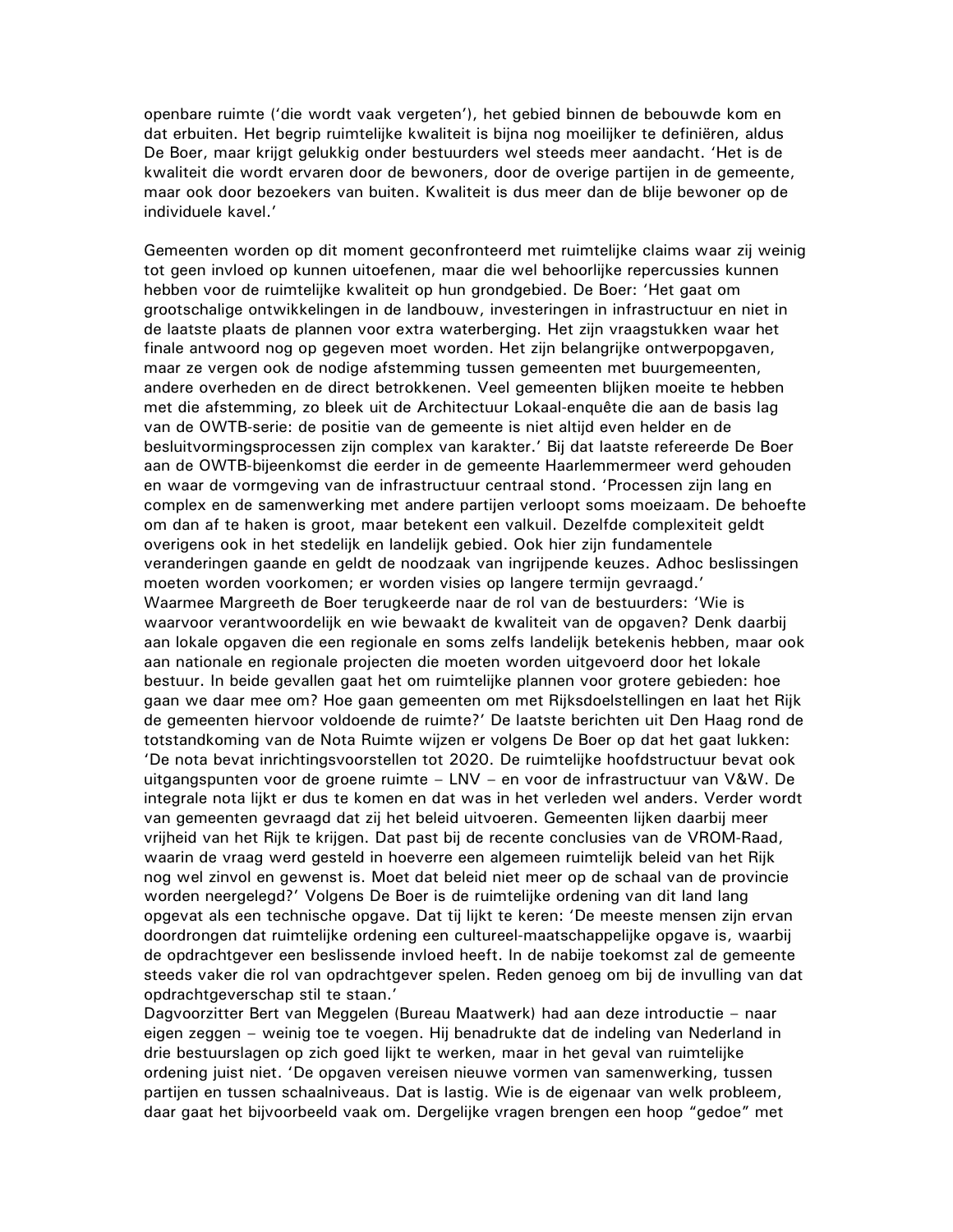zich mee en bovenal lekt er veel kwaliteit weg doordat men niet in staat is de schalen op een goede manier met elkaar te verbinden. Partijen trekken zich terug op hun eigen terrein en dat levert niet de best denkbare resultaten op. In dit land heeft de kleinste opgave met de allergrootste opgave te maken en dat vraagt om nieuwe, enthousiasmerende oplossingen.

Planvormingsprocessen brengen nu vooral veel slijtage teweeg in plaats van enthousiasme; door lange onderhandelingen treedt erosie op. Hoe kan dat worden omgedraaid? De rol van de lokale bestuurders daarbij lijkt essentieel.'

### Ontwerpkwaliteit hoger op prioriteitenlijst

Een bestuurder die over enthousiasme niet te klagen heeft, is wethouder Mieke Blankers van Haarlemmermeer. Zij ging, evenals bij de genoemde bijeenkomst in Haarlemmermeer in juni 2004, in op de uitwerking van bovenlokale opgaven door het lokale bestuur. De infrastructuur in haar gemeente hanteerde ze daarbij als voorbeeld van de problematiek; infrastructuur waarvan de aanleg een belangrijke invloed uitoefent – naast bijvoorbeeld Vinex-woningbouw - op het nieuwe 'gezicht' van deze polderstad. Op enig moment in de afgelopen jaren was een vijfde deel van het gemeentelijk grondgebied 'op de schop genomen' voor nieuwe autoverbindingswegen, spoor- en buslijnen en een vijfde Schipholbaan, zo becijferde Blankers. Het zijn projecten waarbij veel met andere bestuurslagen wordt samengewerkt; buurgemeenten, het Regionaal Overleg Amsterdam, de provincie en niet te vergeten het Rijk. De ervaringen van de gemeente Haarlemmermeer zijn wisselend, aldus de wethouder. 'Neem bijvoorbeeld de aanleg van de HSL. Daar is gekozen voor een 'design en construct' - methode, met rampzalige gevolgen voor het eindresultaat in termen van ontwerpkwaliteit. Blijkbaar is het thema mobiliteitsesthetiek nog lang geen gemeengoed!'

Zelf wil de gemeente in deze een andere koers varen: 'Wij zien de aanleg van infrastructuur als een culturele opgave, ook op lokaal niveau. Gezien het grote aantal betrokken partijen is dat geen eenvoudige zaak. Infrastructuur is sowieso al lastig, door het proces en de financiering. Wanneer je als gemeente dan ook nog eisen stelt aan de vormgeving, zeggen sommige andere partijen al snel: "Nou nou, u mag blij zijn dat het wordt aangelegd". Er is moed voor nodig om door dergelijke reacties heen te breken. Bovendien moeten bestuurders het geld over hebben voor extra kwaliteit.'

De complexiteit ten spijt gloort er hier en daar toch een sprankje hoop, aldus Blankers. Bij de aanleg van de A5, de verbindingsweg tussen A4 en A9, bleek Rijkswaterstaat bereid om de gemeentelijke roep om vormgevingskwaliteit te honoreren. 'De aansturing van de vormgeving en de inpassing in het landschap zijn in één hand gelegd, die van architectenbureau Zwarts & Jansma. Met succes: het vlakke polderlandschap is nauwelijks door de aanleg van de weg verstoord en alle infrastructurele elementen ademen dezelfde sfeer uit.' Maar niet alle pogingen van de gemeente hebben succes: 'Ook langs de weg staan de nodige elementen, zoals geluidsschermen, die van belang zijn. We willen daar een bepaalde eenheid in creëren, maar andere partijen zien dat belang niet zo. Het gevolg is een wildgroei aan schermen. Het enige instrument dat je als gemeente dan nog kunt inzetten is het weigeren van de bouwvergunning, maar dat gaat heel ver.' Een andere mogelijkheid is om samen te werken met andere gemeenten, zoals bij de aanleg van de N201 die over het grondgebied van vijf gemeenten gaat. Financiële middelen om de vormgevingskwaliteit te versterken ontbraken grotendeels, waarna gekozen is voor het instrument van het beeldkwaliteitplan. Blankers was er enthousiast over: 'In een dergelijk plan kun je aandacht besteden aan het gehele tracé en met eenvoudige middelen toch tot een zekere eenheid komen, zoals de plaatsing van bomenrijen.' Uiteindelijk is het steeds de vraag welke prioriteit door de opdrachtgevende partijen wordt gegeven aan de ontwerpkwaliteit van nieuwe infrastructuur. 'In veel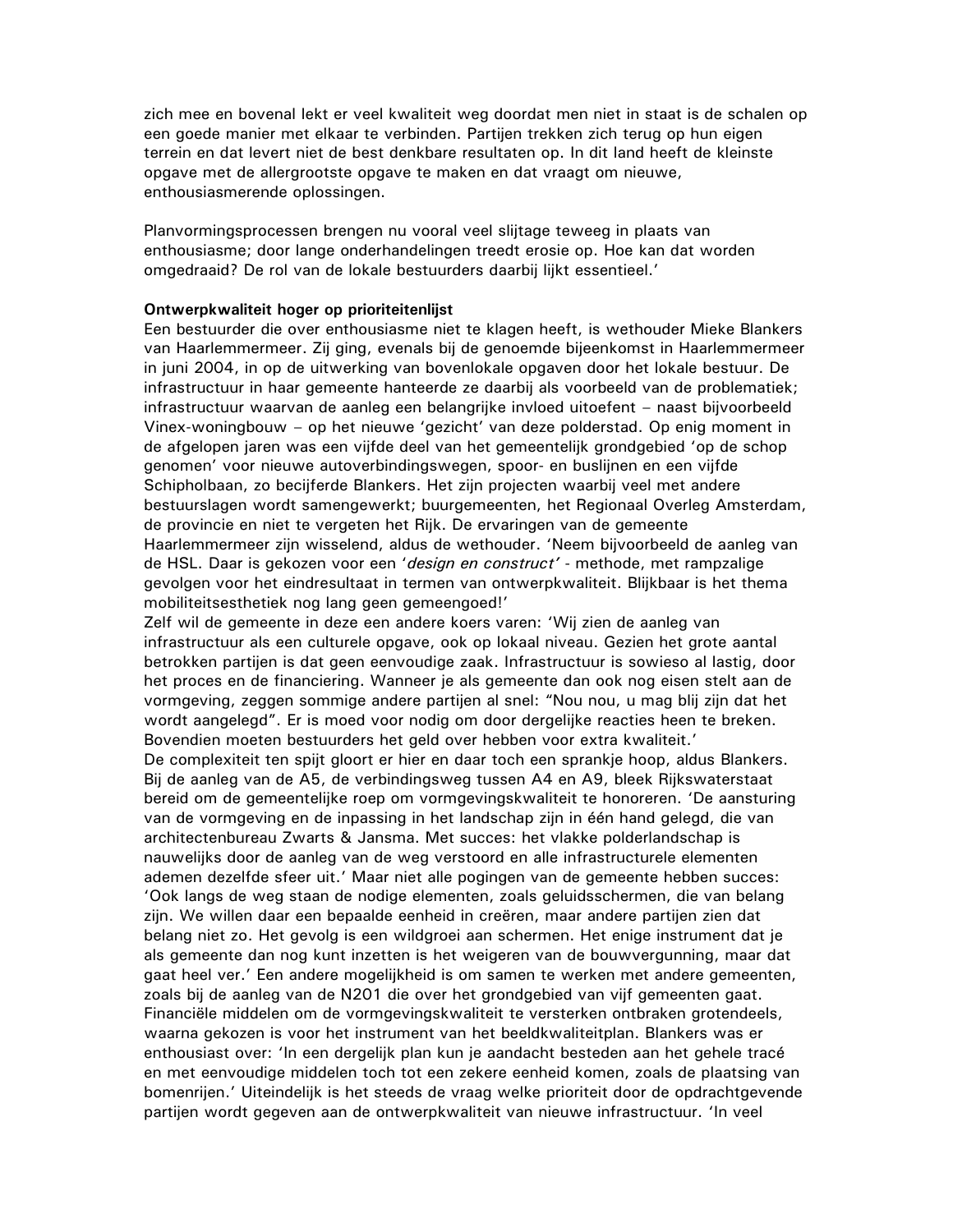gevallen staat het ontwerp onder aan de prioriteitenlijst. Bij bezuinigingen sneuvelt die kwaliteit dan het eerste. Soms om begrijpelijke redenen, maar jammer blijft het wel.' Waar de gemeente Haarlemmermeer dan wel zelf opdrachtgever is, probeert men het goede voorbeeld te geven.

Een inzet die varieert van de drie nieuwe bruggen van architect Calatrava ('een nieuw landmark in onze polder, naast de droogmakerijen als ouder element van cultuurhistorische waarde') tot en met de bruggeties op een bedrijventerrein in Nieuw-Vennep ('ontworpen door jonge architecten en het bewijs voor de stelling dat kwaliteit niet altijd duur hoeft te zijn').

Van Van Meggelen kwam de vraag op welk schaalniveau infrastructuur nu het beste kan worden aangepakt. Blankers had daar geen uitgesproken voorkeur voor: 'Wel is het zo dat een lokale overheid een waakhond-rol heeft en zeer alert moet zijn. Zorg er dus voor dat je vroeg in het proces aan tafel zit. Wij moeten vervolgens de moed hebben om de kwaliteit van het ontwerp aan te kaarten bij andere partijen. We moeten wegen vinden om te voorkomen dat het ontwerp het sluitstuk van het proces wordt. Aan de A5 is af te lezen dat het mogelijk is om het ontwerp vanaf het eerste begin mee te nemen, zonder veel hogere kosten.'

Een aanwezige in de zaal, werkzaam bij de gemeente Amsterdam, pleitte in dit kader voor continuïteit van bestuurlijke ambities: 'Mijn vorige wethouder, Guusje ter Horst, had veel aandacht voor de inrichting van de openbare ruimte. Haar opvolger, Hester Maij, heeft dat niet en het zakt direct ver weg. Vergelijk dat nu eens met Barcelona, waar de kwaliteitscultuur bij iedereen gemeengoed is. Aan die cultuur moeten we ook in Nederland werken.'

#### Het maken van een eiland

Burgemeester van de gemeente Wieringen Jan Baas liet de aanwezigen zien hoe je van een voormalig eiland weer een echt eiland kunt maken. De ontwikkelingscompetitie Wieringerrandmeer, die begin februari werd afgesloten, zal het eiland Wieringen in de oude glorie herstellen. Het idee van het randmeer is overigens niet nieuw, zo gaf Baas ruiterlijk toe: ingenieur Lely maakte in 1891 al een plan voor de Wieringermeerpolder waarbij de polder zou worden omgeven door een randmeer. Het kwam er toen niet van, maar anno 2004 zijn de voortekenen aanzienlijk gunstiger. Baas schetste de totstandkoming van de ontwikkelingscompetitie als volgt: 'Zo'n zes jaar geleden raakte onze gemeente in de problemen, met name door bezuinigingen bij de marine – een grote werkgever in ons gebied – en minder gunstige ontwikkelingen in de landbouw. Daarop hebben we een toekomstvisie voor Wieringermeer gemaakt, die onder meer tot doel heeft het stimuleren van toerisme en recreatie, met behoud van het eilandkarakter van de gemeente. Een en ander gebeurde in nauwe samenwerking met de bevolking; het creëren van draagvlak was uitermate belangrijk. Zo hebben we het nieuwe bestemmingsplan voor het buitengebied laten ondertekenen door alle betrokken partijen als "Het Verdrag van Wieringen". Dat heeft de onderlinge verhoudingen, bijvoorbeeld tussen natuurorganisaties en vissers, sterk verbeterd.' Uiteindelijk zijn in het kader van de toekomstvisie zeven projecten gedefinieerd, waaronder het Wieringerrandmeer. Een project met een bovenlokaal belang, aldus Baas, met grote potenties: vaarverbindingen, waterberging, natuurontwikkeling, economische impulsen, woningbouw. 'Het project is door provincie Noord-Holland tot provinciaal project verheven en is zelfs opgenomen in de aanstaande Nota Ruimte. VROM is enthousiast over het project, bij LNV is dat minder het geval.'

De realisatie is op een onorthodoxe manier ter hand genomen. Met de provincie, de buurgemeente en Uitwaterende Sluizen is een gezamenlijk projectbureau opgezet, dat een ontwikkelingscompetitie onder marktpartijen heeft uitgeschreven. Baas hierover: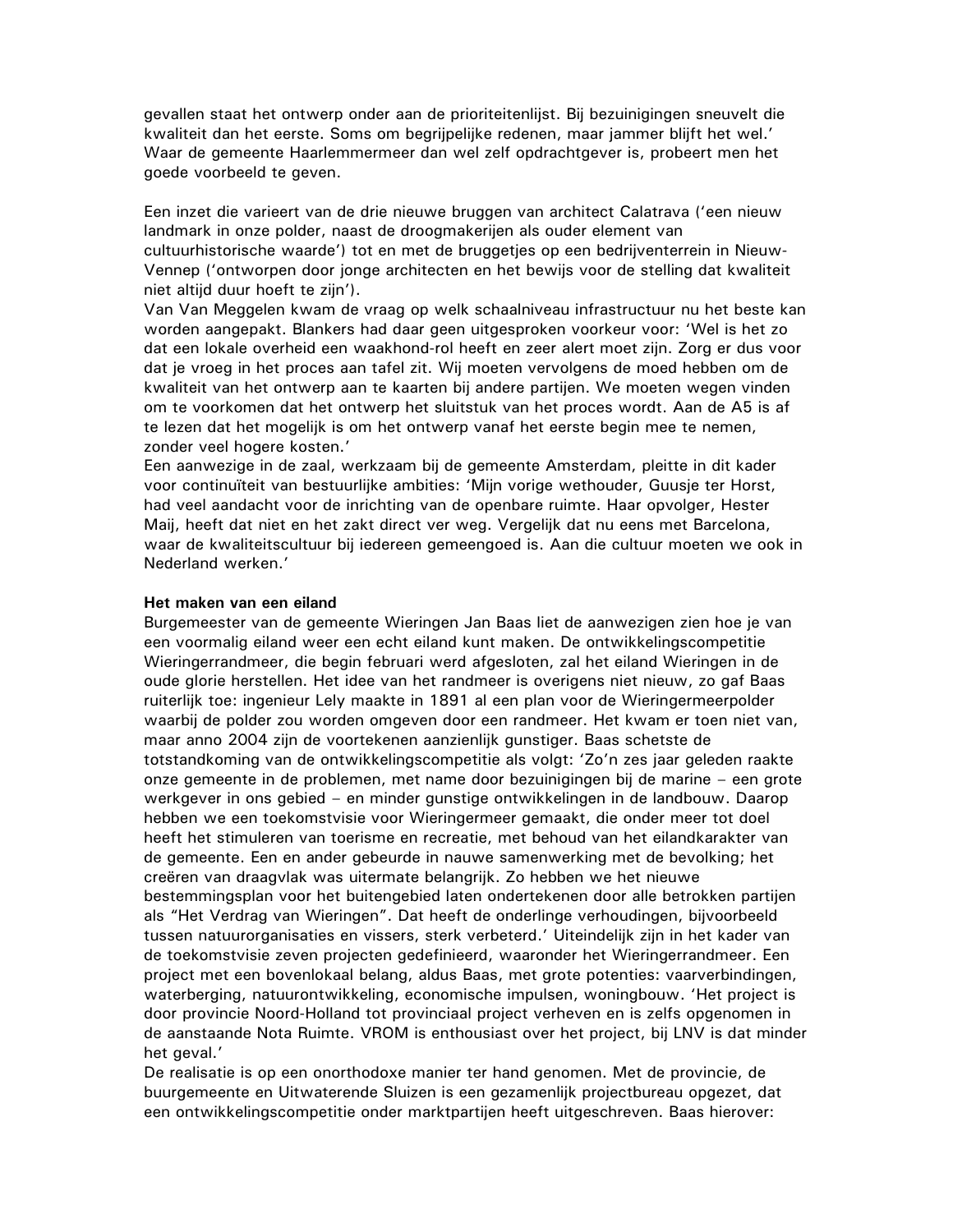'Voor de provincie was dat even wennen, maar een dergelijke manier van werken maakt het mogelijk om met hink-stap-sprongen door traditionele aanbestedingsprocessen te gaan. Het proces gaat niet alleen sneller, maar de uiteindelijke plankwaliteit zal ook hoger zijn. De markt moet een groot deel van de operatie financieren, dan is het alleen maar fair om ze ook heel vroeg aan tafel te halen.'

Voor de competitie is bewust geen uitgebreid programma van eisen opgesteld. Wel zijn er bijvoorbeeld ateliers georganiseerd, om de creativiteit onder ontwerpers aan te boren. Dat resulteerde in een aantal harde uitgangspunten voor de marktpartijen: een randmeer van 10 km lang en 200 m breed, 1.300 woningen (ter financiering van het meer), 1.000 ha grond voor de bollenteelt, waterberging en ruimte voor watersportgebonden bedrijvigheid. De maximale provinciale bijdrage aan het plan bedraagt 29 miljoen euro. Op basis van dit pakket konden de consortia van marktpartijen, aangevuld met landschapsarchitecten, hun visie opstellen. Begin februari werd bekend dat het plan 'Lago Wirense' van de combinatie Volkers Wessels Stevin, Boskalis en Witteveen+Bos de competitie had gewonnen. In 2008 moeten de eerste resultaten zichtbaar zijn van het nieuwe randmeer, zo besloot Baas zijn inleiding. 'Je moet snel iets aan de bevolking kunnen laten zien. Ook dat is goed voor het draagvlak.'

Door Van Meggelen gevraagd naar de 'list' achter deze aanpak, wees Baas op het serieus betrekken van de denkkracht van de markt bij het plan. 'Op zich kan dat ook gevaarlijk zijn, maar in dit geval zijn er dingen door de markt verzonnen waar wij nooit op zouden zijn gekomen. Je voorkomt "mainstream" door deze aanpak.' Wordt de rol van de gemeente door deze pps-constructie niet gemarginaliseerd, zo luidde de volgende vraag. Baas was hierover reëel: 'Dat moet in de pps blijken. Wie betaalt, bepaalt. In dat kader is onze rol als kleine gemeente beperkt. Er zal veel gebeuren waar wij niet veel over te zeggen hebben. Maar dat is niet erg, aangezien wij overtuigd zijn van de kwaliteit van dit plan. We worden weer een eiland en dat is voor de bevolking van groot belang.' Op de vraag hoe men erin was geslaagd de marktpartijen zover te krijgen een 'gratis' plan te maken, zei Baas: 'Er is veel voorwerk verricht; dat heeft de markt vertrouwen gegeven in de goede afloop. Verder gaat het economisch slecht en daarmee is dit een goed moment om de markt uit te dagen.'

#### Het halve cirkel denken

Een geheel ander voorbeeld van intergemeentelijke samenwerking werd gegeven door Paul Stevens, adviseur ruimtelijke kwaliteit van de gemeente Venlo. Deze grensstad probeert haar ontwikkeling in euregionaal verband op te pakken. 'Venlo bevindt zich op de draaischijf tussen Nederland en Duitsland. Door de nabijheid van het Ruhrgebied bevinden zich binnen een straal van 100 km 18 miljoen inwoners. Dat is een fors achterland, waar Venlo op moet inspelen.' Daarmee kan een impuls gegeven worden aan matige kwaliteit van de Venlose binnenstad, die zwaar te lijden heeft gehad van bombardementen in WOII, slechte wederopbouwproductie, suburbanisatie en een eenzijdig woningaanbod. De euregio biedt zowel kansen als bedreigingen, aldus Stevens: 'We hebben hier een sterke logistieke sector, die profiteert van de Duitse nabijheid. Aan de andere kant is de stad afhankelijk van het Duitse kooptoerisme en ondervinden we negatieve gevolgen van het drugstoerisme. Bovenal gaat het erom het halve cirkel denken - waarbij Venlo aan de rand van Nederland ligt, ver weg van de beslissers in Den Haag - te doorbreken. Het achterliggende gebied in Duitsland is op de kaart nooit ingetekend, werd nooit in ruimtelijke plannen opgenomen en daar moet verandering in komen. De voordelen van de regio moeten beter worden benut.'

De laatste jaren zijn de nodige binnenstedelijke projecten geëntameerd om van Venlo een centrumgemeente met kwaliteit te maken. Zo wordt de Maasboulevard onder handen genomen, alsmede de spoorzone en de wijk Q4. Ook worden er nieuwe bestemmingen gezocht voor oudere panden, zoals een voormalige Carl Zeiss-fabriek. Verder is onder de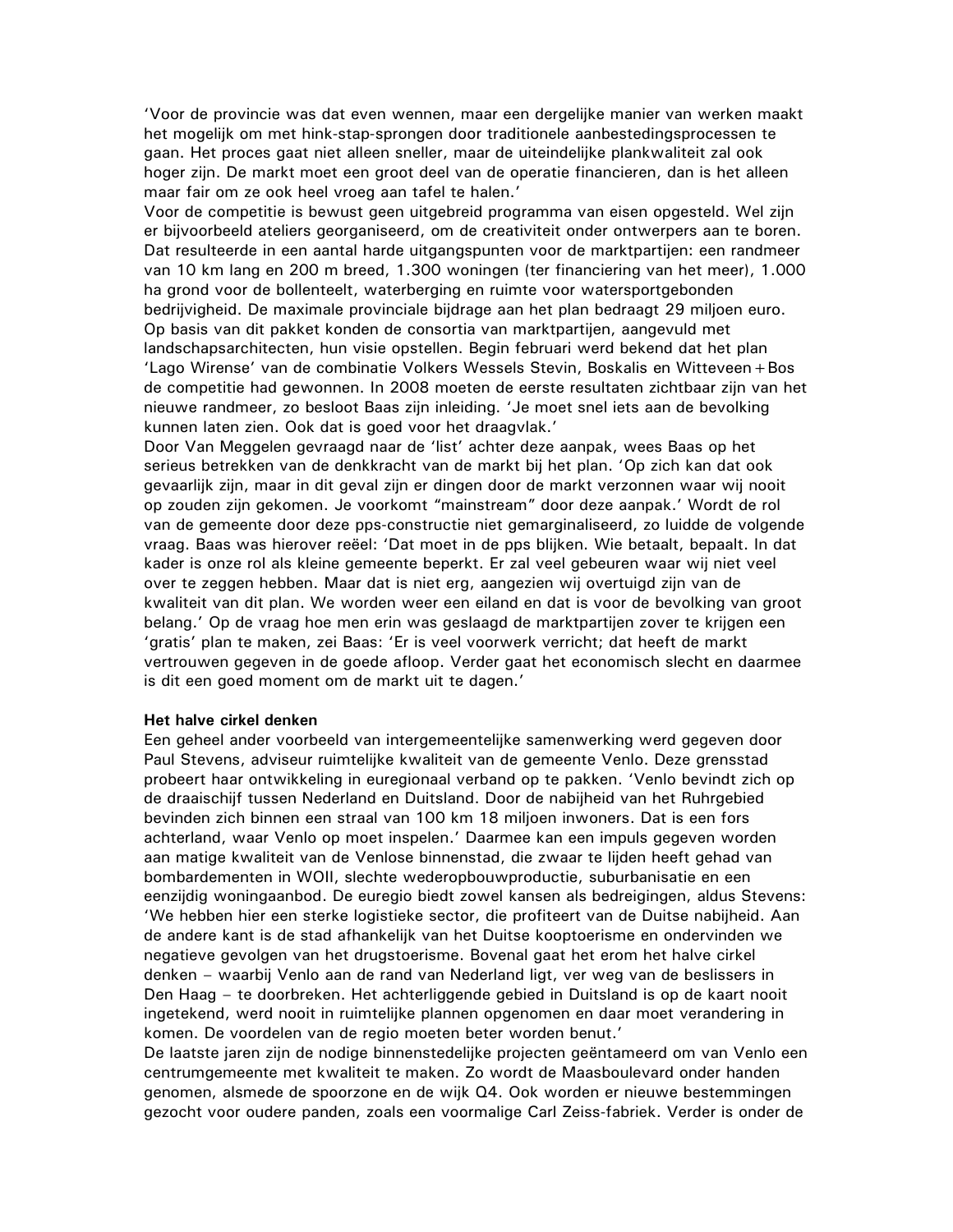noemer 'Regio met Kwaliteit' in samenwerking met de Rabobank en de Universiteit van Wageningen een overleg gestart met partijen in de regio.

Met de buurgemeenten en de Kamer van Koophandel wordt op economisch gebied samengewerkt. Deze samenwerking wordt ook gezocht met de Duitse gemeenten over de grens, onder meer aan de hand van de grensoverschrijdende projecten als de A74 en het bedrijventerrein Venete. Een volgende stap kan een euregionaal ruimtelijk kwaliteitsbeleid zijn, maar dat is geen eenvoudige opgave. Stevens: 'De noodzaak voor een dergelijk beleid neemt wel toe. Je zou bijvoorbeeld kunnen denken aan een grensoverschrijdende welstandscommissie voor de A74. Er zijn echter diverse factoren die de afstemming bemoeilijken, zoals de sterk verschillende wetgeving. Ook moet er begrip zijn voor de verschillende culturen waarin wordt gewerkt. Dat heeft tijd nodig.'

#### Open staan voor andermans agenda

In een reactie op deze inleidingen liet Jaap Modder, voorzitter van het regionaal bestuur Knooppunt Arnhem-Nijmegen, blijken dat de kwestie 'Duitsland' ook in zijn gebied speelt. 'Eén ding moeten we ons goed realiseren: voor de wereldoorlogen was er geen sprake van de gescheiden werelden zoals we die nu kennen. Inmiddels zijn er al 20 jaar institutionele gesprekken gaande, maar daar komt niets uit. Op praktisch niveau – op taalgebied bijvoorbeeld - daarentegen gaat het wel goed. Maar er zit een nog een schaalniveau tussen, dat van de projecten.' Modder zag daar wel kansen: 'Over en weer moeten er kansrijke projecten worden gedefinieerd, het zogenaamde laaghangend fruit. Probeer weg te blijven uit de institutionele wereld en ga pragmatisch te werk. Nijmegen werkt bijvoorbeeld samen met Kleve op het gebied van cultuur. Dat loopt behoorlijk goed.' De KAN-voorzitter waarschuwde echter ook: 'We moeten voorkomen dat wij de Duitsers wel even gaan vertellen welke projecten er bij hen kansrijk zijn. Daar moet je ze niet mee overvallen. Probeer open te staan voor hun agenda.' Venlo moet slim profiteren van de economische groei van de laatste tijd, zo raadde Modder aan: 'Het is daar echt een boomtown, je weet niet wat je ziet. Door zoveel dynamiek kan de gemeente ook echt investeren en zaken naar de eigen hand zetten. Probeer die vloedgolf dus te gebruiken voor een opwaartse kwaliteit. In de Wieringermeer ligt dat heel anders; daar is meer sprake van een onderdruk-gebied en moet je heel anders met de markt omgaan.' Kijkend naar Venlo merkte verder Modder op dat het vraagstuk van schaalniveau en institutionalisering niet meer zo relevant is: 'Processen en projecten krijgen hun eigen definities, partijen en schaal. Binnen het KAN-gebied werkt dat ook zo. Rond de grootschalige detailhandel langs de A325 besloten bijvoorbeeld zes van de 21 KANgemeenten bij elkaar te gaan zitten. Samenwerkingen worden op deze manier steeds meer variabel. We moeten dat niet teveel institutionaliseren. "Flex-org" is het nieuwe motto. De KAN-regio is daarbij meer het kader waarbinnen dingen kunnen gebeuren. Bestuurders kennen elkaar hierdoor goed en weten elkaar te vinden.' Het sterke van de aanpak in Wieringermeer is volgens Modder gelegen in het opdrachtgeverschap, de urgentie en het bij elkaar brengen van ontwerp, programma en investeringen. Het denken in termen van blauwdrukken is daarbij terecht verlaten. Men stuurt veel meer op thema's, zoals bij het Emscher Park ook is gebeurd.' De tijd van 'total control' is voorbij: 'In Frankfurt heeft men dat bijvoorbeeld ook ingezien. Daar werkt men bij het Regional Parc met een soort franchise-planning, waarbij energie wordt losgemaakt onder de lokaal betrokkenen.' In dit kader is een belangrijke succesvoorwaarde bij het Wieringerrandmeer het creëren van draagvlak onder de bevolking geweest, aldus Modder. 'Dit plan is de oplossing voor een regionaal gevoeld probleem en daarom werkt het hier wel. In de Noordoostpolder was dat gevoel er niet en liep de planvorming voor een randmeer stuk.'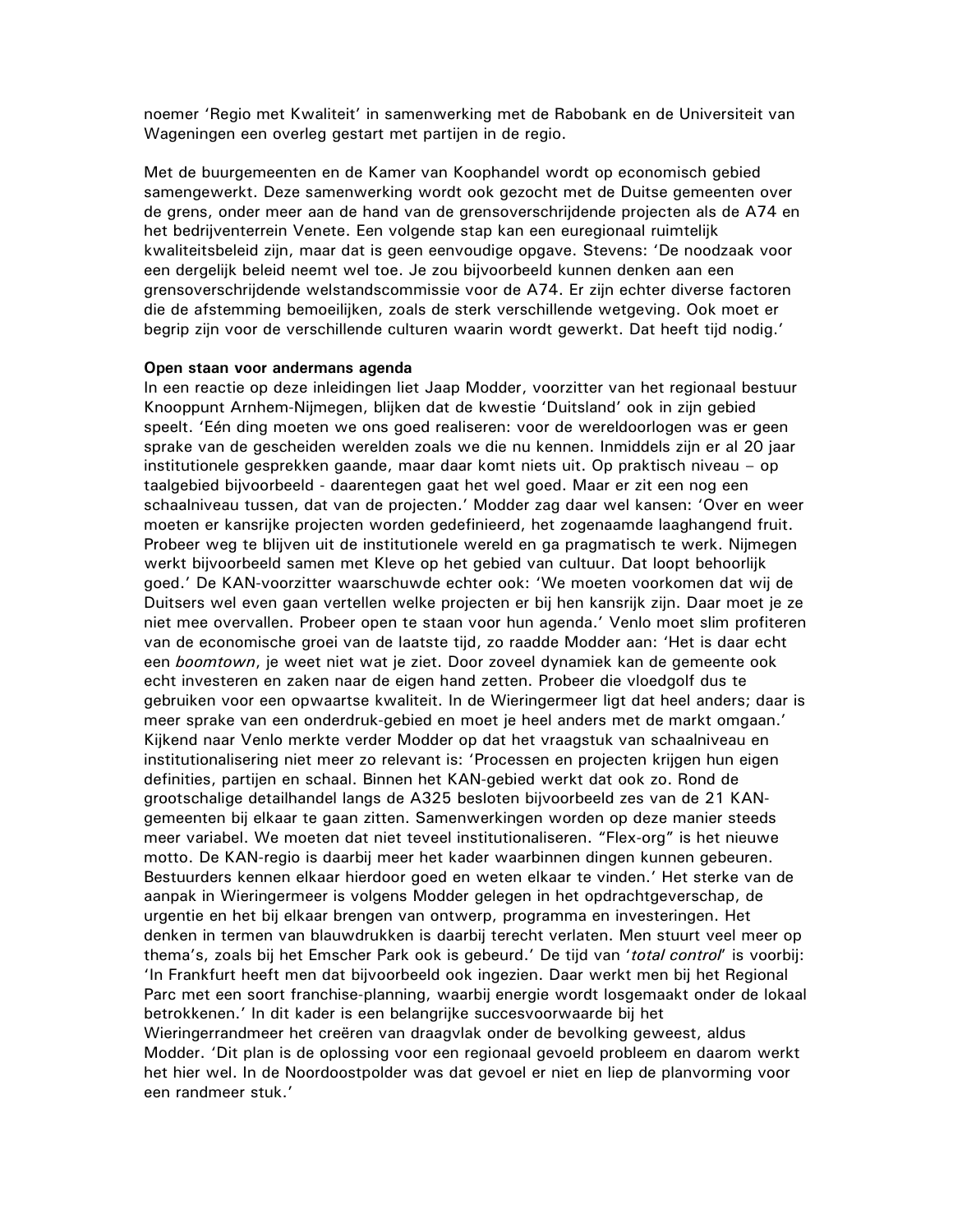Jaap Modder gaf tenslotte zijn commentaar op de twee eerste stellingen die voorafgaand aan de bijeenkomst - door Architectuur Lokaal waren opgesteld:

#### Stelling 1

Regie ontbreekt bij opgaven die gemeente- en provinciegrenzen overschrijden. Voor de bewaking van de ruimtelijke kwaliteit bestaat een vacature.

Volgens Modder ontbreekt deze regie niet. Wel wordt de regie vaak verkeerd ingezet. 'Je ziet het aan de aanpak van de A12. Het Rijk heeft daar een probleem: men wil het regioverkeer van de snelweg af drukken. Maar dan giet men een kwaliteitssaus eroverheen, die totaal geen lokale agenda raakt. Kortom: je moet het probleem altijd van twee kanten bekijken. Dan kunnen processen veel sneller verlopen. Dat besef duurt soms erg lang.'

#### Stelling 2

Rijksbeleid staat ver af van de praktijk van lokale overheden, waardoor implementatie ervan in het geding komt.

Modder: 'Het Rijk heeft uiteraard prioriteiten. Daar moet men ook niet mee ophouden. Maar men moet wel een goede krachtenveld analyse maken, om te zien waar de Rijksdoelstellingen de lokale agenda's raken. Zaken moeten beter worden afgestemd. Nu wordt het gewoon opgelegd en dan zegt men: we hebben een uitvoeringsprobleem. Dat loopt soms verkeerd af. Bij de HSL Oost heeft men bijvoorbeeld aanvankelijk de opgave bestempeld als een ontwerpopgave. Elke week werd het ontwerp een miljoen euro duurder, tot uiteindelijk de stekker eruit werd getrokken. Om dat te voorkomen moeten programma, ontwerp en investeringen veel eerder bij elkaar worden gebracht.'

#### Ruimte voor de rivier

In het middagprogramma van de slotbijeenkomst stond de omgekeerde materie op de agenda: hoe komen we van nationale en regionale opgaven naar het lokale niveau? Jan Elsinga, plaatsvervangend projectdirecteur van het nationale project 'Ruimte voor de rivier' beet daarbij het spits af. Zijn projectbureau werkt op dit moment aan de Planologische Kernbeslissing (PKB) en Elsinga zelf is specifiek belast met de doelstelling 'ruimtelijke kwaliteit' (de andere doelstelling van het project is uiteraard het afvoeren en bergen van een toenemende hoeveelheid rivierwater). Het gaat om een complex project met veel partijen, zo maakte Elsinga duidelijk. Voordat de PKB het licht ziet, moet er bijvoorbeeld een Milieu Effect Rapportage procedure (MER) worden doorlopen en een maatschappelijke kosten-baten analyse worden vervaardigd. Daarbij worden alternatieven ontwikkeld en regiospecifieke analyses gemaakt. Uiteindelijk moet hier een voorkeursalternatief uitrollen, dat opgenomen wordt in de PKB.

Voor de invulling van het thema ruimtelijke kwaliteit wordt zowel top-down als bottomup gewerkt. Top-down wordt onder meer nagedacht over de ruimtelijke modellen voor de rivierenloop, zoals het concentreren van maatregelen in bepaalde gebieden ('kralen aan het snoer') of juist het meer spreiden ervan ('het verbrede rivierlint'). Bottom-up worden er ontwerpsessies gehouden en vindt overleg plaats met lokaal betrokkenen. Geen sinecure, aldus Elsinga: 'In totaal hebben we 600 mogelijke maatregelen geïnventariseerd, die moeten worden getrechterd naar MER-alternatieven. Daarbij spelen allerlei toetsingskaders een rol, zoals de vogel- en habitatrichtlijn en een belevingswaarde-onderzoek onder bewoners.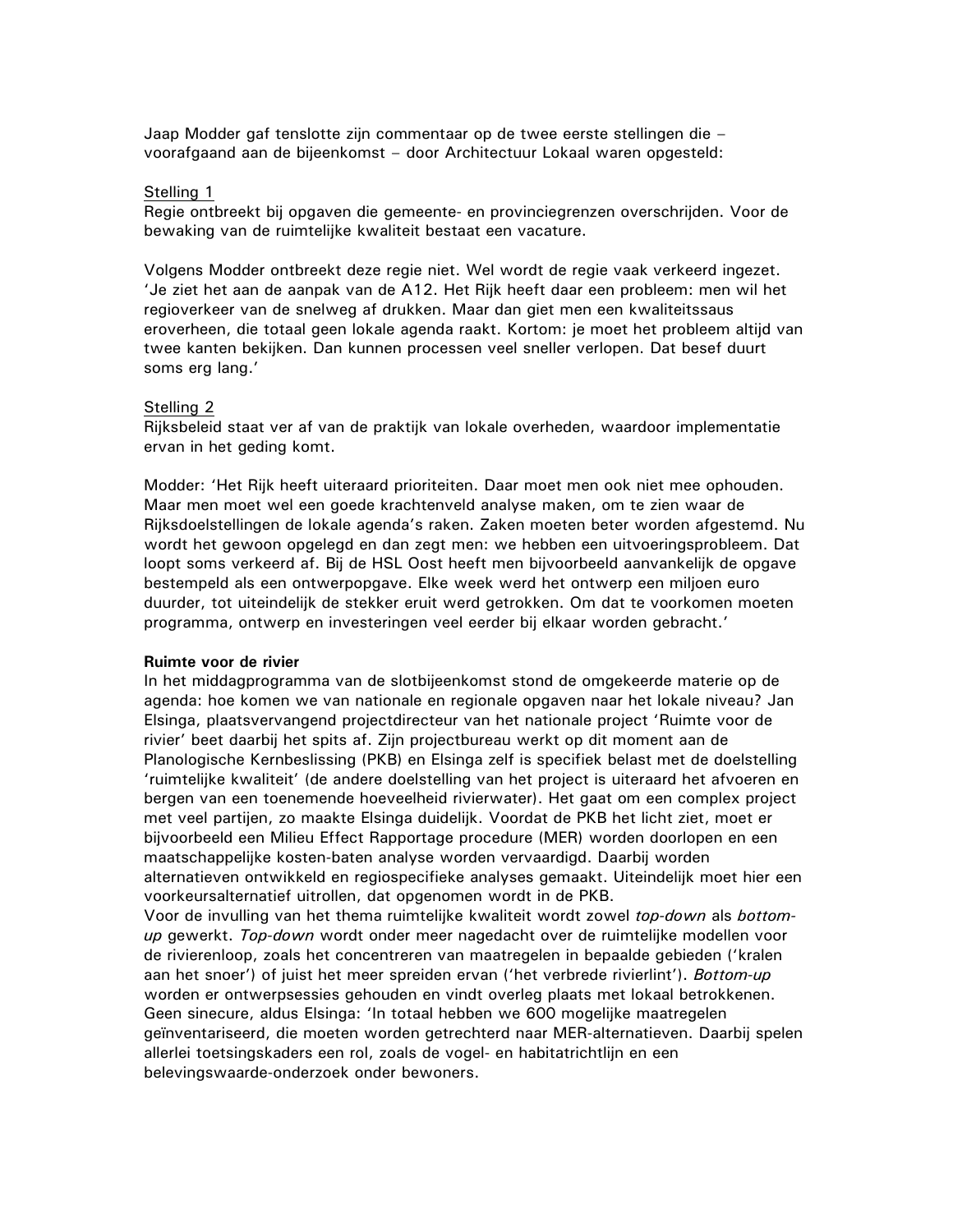Het streven naar ruimtelijke kwaliteit is een gezamenlijk zoekproces, waarbij functies in onderlinge samenhang worden bekeken en een koppeling plaatsvindt met autonome processen, oftewel lokale kansen en goede ideeën die reeds bedacht zijn.' Een voorbeeld van de samenhang van functies is het maken van bypasses van de rivier in combinatie met stedelijke uitleggebieden, zo maakte Elsinga duidelijk. Helemaal zonder kleerscheuren zal de operatie echter niet verlopen: 'Pijn op lokaal niveau is niet te voorkomen en er zijn grenzen aan onze financiële mogelijkheden.' Hoe een wethouder van een gemeente met 1.000 hectare aan uiterwaarden aan de Waal deze materie ervaart, bleek uit het relaas van Aart Kusters, wethouder ruimtelijke ordening van de gemeente Neerijnen. 'Wij worden als kleine gemeente vaak het slachtoffer van veel beleid. Bij dat beleid vragen we ons af: is erover nagedacht of is het zomaar beleid?' Voor het uiterwaardengebied wordt het nodige beleid gemaakt. Niet elke maatregel ('een reservelocatie voor het bergen van vervuild slib') kan op evenveel sympathie van de plaatselijke bevolking rekenen. Zo moet er rond Fort St. Andries natuurontwikkeling plaatsvinden. 'De bevolking vindt dat zonde van het geld. Het is prima zoals het nu is. Maar nee, het Rijk wil dat hier Schotse hooglanders gaan grazen. Onder leiding van Koos van Zomeren is daar het nodige protest tegen ontstaan, onder het mom van: doe ons een gewone Hollandse koe en niet van dat langharige melkschuwe tuig. De protestkoe die in de uiterwaarden is neergezet, blijkt nu van hogerhand te moeten worden verwijderd, omdat hier zogenaamd niet mag worden gebouwd. Terwijl het alleen maar om een protestactie gaat! Op zich goed bedoelde richtlijnen leiden zo tot vreemde kwesties.'

#### Architectuur in de groene ruimte

Een ander project van nationale importantie is de reconstructie van de zandgebieden. Jolinda van der Endt, hoofd afdeling Omgevingsbeleid van het ministerie van LNV, maakte duidelijk hoe het Rijk hierbij te werk gaat. In het kader van de Agenda Vitaal Platteland, de LNV-uitwerkingsnota van de Nota Ruimte, wordt ingegaan op de transitie in de landbouwgebieden. Hier spelen meerdere doelstellingen een rol: robuuste verbindingen voor de EHS, waterberging, een platteland voor 16 miljoen mensen, vereenvoudiging van de beleidscategorieën en een ontwikkelingsgerichte landschapsstrategie. 'We maken daarbij een onderscheid in twee soorten gebieden. De prioriteitsgebieden worden gevormd door de EHS en de Nationale Landschappen. Daarnaast zijn er de overige landelijke gebieden, waarbij het Rijk vooral een verleidende rol speelt en een nieuwe kwaliteit moet ontstaan door hedendaags ruimtegebruik. Met andere woorden: in de eerste categorie gebieden stuurt de aanwezige kwaliteit het ruimtegebruik, terwijl in de overige gebieden het ruimtegebruik – de mensen zelf – de nieuwe kwaliteit bepaalt.' De verleidingsinstrumenten van LNV bestaan onder meer uit een Rijksadviseur voor de landschapsarchitectuur, ontwerpateliers, handreikingen, een 'World Exchange for the Countryside' en de inzet van Kasteel Groeneveld als voorlichtingscentrum. 'Hiermee proberen we gemeenten en provincies te helpen in het bepalen van de ruimtelijke kwaliteit.'

Bij de reconstructie van de zandgebieden spelen meerdere schaalniveaus een rol, zo vervolgde Van der Endt haar betoog. Op het regionale niveau gaat het om de onderleggers van de planning: het watersysteem, de bebouwingsdichtheid, het reliëf en de landschappen. Tezamen bepalen deze de identiteit van de gebieden. Op lokaal niveau spelen bijzondere ontwerpopgaven bij de overgang van stad en land, de nieuwe dorpen en agribusiness-complexen. Op objectniveau tenslotte zijn thema's als moderne stallen en silo's, ruimte voor ruimte en medegebruik van belang.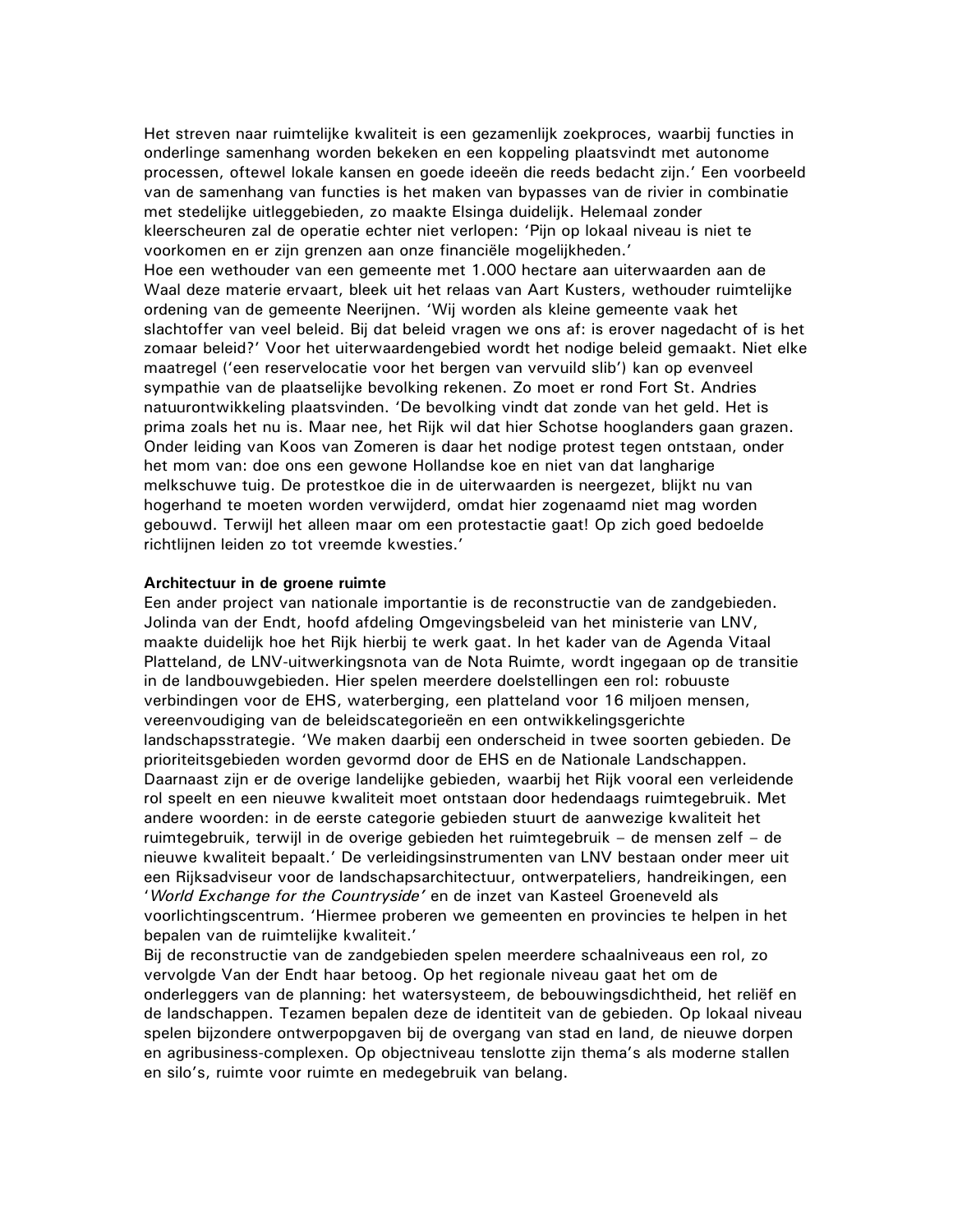'Wij schrijven niets voor: de mensen in het gebied zelf moeten met elkaar in gesprek gaan en zelf de nieuwe esthetiek bepalen. Vandaar onze stelling: de waardering voor een landschap hangt samen met de waardering van het ruimtegebruik.' Wethouder ruimtelijke ordening Renger Walet van de gemeente Nijkerk bleek verheugd over de toegenomen beleidsruimte op lokaal niveau. Zijn gemeente ligt in een gebied met een forse ruimtedruk, waar veel aan de hand is. Zo stoppen de komende jaren 2.500 van de in totaal 4.500 boeren met hun bedrijf. 'Zij zijn nu de beheerders van het gebied. Hoe kunnen we daar op inspelen? De vraag daarbij is niet: hoe krijgen we in dit gebied projectontwikkelaars die willen investeren. De vraag is eerder: hoe vol laat je het worden?' Om de ontwikkelingen in het gebied rond Nijkerk in goede banen te leiden, wordt door de verschillende gemeenten intensief samengewerkt. Resultaat: een regionale structuurvisie, een regionale woonvisie, een regionale welstandsnota, een landschapsontwikkelingsplan en een integrale visie Nijkerk 2020-2030. Om deze plannen een succes te laten zijn, verwachten de gemeenten van het Rijk wel het nodige: volharden in de faciliterende rol, een garantie op het uitkeren van de beloofde Rijksgelden, zo min mogelijk veranderende regelgeving en niet teveel zeuren over nieuwe woningen.

#### Hoofdzaken en bijzaken scheiden

In zijn reactie op deze twee nationale projecten en hun doorwerking op lokaal niveau maakte Dirk Sijmons, lid van de VROM-Raad en landschaparchitect bij  $H + N + S$ , duidelijk dat hier sprake is van het 'eeuwig durende cabaret'. 'Zet de lokale overheid en het Rijk tegenover elkaar en het is lachen, gieren, brullen.' Volgens Sijmons heeft dat onder meer te maken met de enorme beleidsdichtheid die in Den Haag is ontstaan, waarbij elk ministerie een eigen visie heeft en contra-expertise opbouwt ten opzichte van de andere departementen. Het gevolg is een enorme hoeveelheid 'org-ware'. Sijmons beval daarom het Rijk aan hoofd- en bijzaken te scheiden: 'In het kader van het Metropolitane Debat hebben we getracht daar aanbevelingen voor te ontwikkelen, aan de hand van de Lagenbenadering. Het Rijk zou de eerste laag, onze waterstaatkundige toekomst, als basislaag voor de ruimtelijke ordening moeten benoemen. Vervolgens moet de tweede laag – goede infrastructuur – worden aangestuurd en pas daarna moeten eenvoudige spelregels voor de occupatie - woningen, bedrijventerreinen en dergelijke - worden opgesteld. In de Vijfde Nota zijn deze lagen wel opgenomen, maar worden toch weer in detail alle functies erop gelegd.'

Ten aanzien van het project Ruimte voor de Rivier was Sijmons van mening dat Elsinga en de zijnen 'veel scherper aan de wind moeten varen. Nu is er nog ruimte in het rivierengebied. Grijp dus veel harder in, in plaats van door de knieën te gaan voor lokale overheden. In 1995 werd pijnlijk duidelijk dat het hier gaat om een zaak van nationale veiligheid. Dat vraagt om een beleid van de allerhoogste urgentie!' Anders ligt het volgens Sijmons om de provinciale stroomgebiedsvisies: 'Daar gaat het niet primair om de veiligheid, maar veel meer om de berging van water. In dergelijke regionale systemen kun je een veel grotere afwegingsvrijheid laten aan de lokale partijen.'

De reconstructie van de zandgebieden is begonnen als een ambitieus project, waar een forse hoeveelheid org-ware op is losgelaten. Sijmons: 'Alle hobby's zitten er in: EHS, brandgangen, landschap. De harde werkelijkheid zien we nu bijvoorbeeld in Brabant, waar een zeer voorzichtige schuif met productierechten plaatsvindt. De spagaat tussen Rijksambities en lokale praktijk is enorm, maar bijna onvermijdelijk. Niemand benoemt dit project namelijk zoals het werkelijk is: een warme sanering van één van onze bedrijfstakken, waar iets voor terug moet komen. Hoe gaan we daar mee om? Als we wel door willen gaan met de intensieve veehouderij in dit land, dan moet je de ambities ook heel hoog zetten. Maak er dan ook de mooist denkbare intensieve gebieden van.'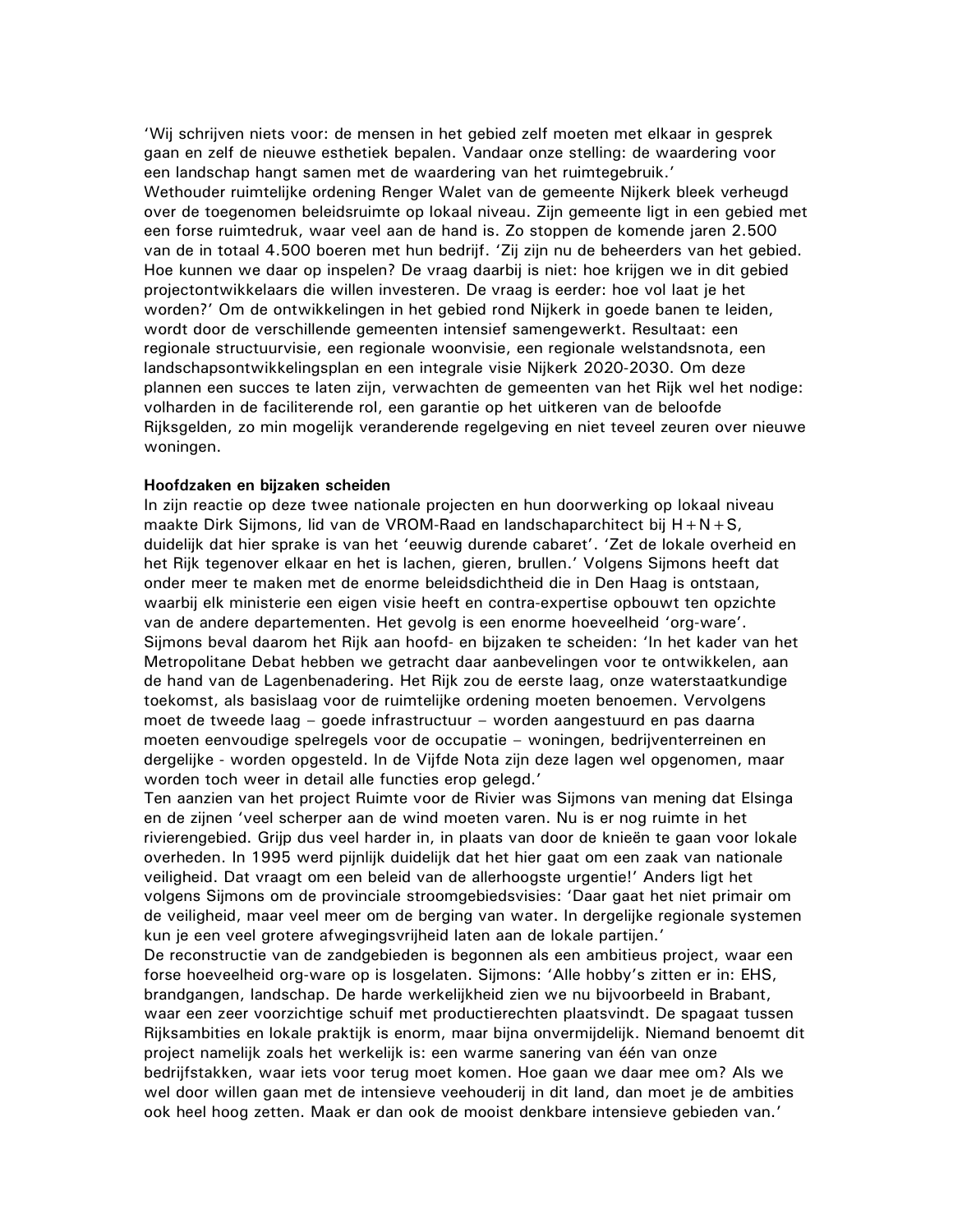Over het vraagstuk 'wel of niet bouwen in het buitengebied' oordeelde Sijmons genuanceerd. 'Wanneer je reëel bent, moet je Nederland een dunbevolkte stad noemen. Je geeft daarmee de illusie op van de rurale cultuur; die bestaat namelijk niet meer. We leven in een urbane cultuur, ook al woon je buiten. Van de bijeenkomsten van de VROM-Raad over dit thema hebben we verder geleerd dat je geen generiek beleid kunt maken voor hèt landelijk gebied. De regionale verschillen zijn daarvoor te groot. In het noorden staan drie huizen gelijk aan één arbeidsplaats en heeft men een geheel andere visie op de opgave. In Noord-Brabant wil het Rijk liberaliseren, maar heeft de provincie een restrictief beleid nodig om de voorinvesteringen in de sanering van de varkensstallen terug te kunnen verdienen. Conclusie: je hebt toelatingsplanologie nodig - waarbij je ook dingen af kunt dwingen - om ontwikkelingsplanologie mogelijk te kunnen maken.' Ook Dirk Sijmons reageerde op de stelling van het ontbreken van regie bij grensoverschrijdende projecten. 'Het is inderdaad de vraag wie zich bepaalde zaken aantrekt. Wie voelt zich verantwoordelijk voor de kwaliteit van het HSL-tracé? Niemand wordt daar nu op aangesproken! Hoe staat het met de verankering van het opdrachtgeverschap; dat is op lokaal niveau een stuk eenvoudiger. Bij een project als Ruimte voor de rivier kom je er met onderhandelen niet uit. De minister moet persoonlijk voor een dergelijk project verantwoordelijk zijn. Bij de HSL is de slag al verloren in het organogram van het project. In de Tweede Kamer - die ook bestaat uit mensen uit een bepaalde regio, die worden bestookt door lokale wensen – wordt besloten dat het tracé wordt opgeknipt in 18 stukken, met even zovele projectleiders die het eens moeten worden met de lokale vertegenwoordigers. Dat lukt dus nooit.' Volgens Sijmons bestaat er op dit punt dus wel degelijk een vacature, teneinde Rijksdoelstellingen op lokaal niveau te laten landen.

#### Discussie over stellingen

Aan het einde van de bijeenkomst werden reacties op de stellingen meegeven aan Heero Meindersma, bestuurslid van Architectuur Lokaal. Architectuur Lokaal kan de stellingen gebruiken als *input* voor verder activiteiten. Namens het bestuur nam Meindersma deze in ontvangst en plaatste er de nodige kanttekeningen bij:

### Stelling 2

'Rijksbeleid staat ver af van de praktijk van lokale overheden, waardoor implementatie ervan in het geding komt.'

Deze stelling wordt algemeen erkend. Verleiden moet de nieuwe strategie zijn van het Rijk.

#### Stelling 3

'Het betrekken van burgers bij plannen en processen leidt tot verzet en vertraging en uiteindelijk tot mindere kwaliteit van de gebouwde omgeving.'

Deze stelling werd specifieker geformuleerd: 'Het gaat om de manier waarop de betrokkenheid van de burgers wordt georganiseerd. Hoe krijg je positieve energie los, die in veel groepen zit? Laat het formele traject over aan de formele democratie, maar probeer nieuwe technieken te vinden om kwaliteit uit de bevolking te halen.'

#### Stelling 4

'Het loslaten van regelgeving op Rijksniveau leidt tot toename van regels op lokaal niveau.'

Het nieuwe welstandsbeleid wordt hier als voorbeeld genoemd, maar blijkt niet helemaal op te gaan: ander beleid van het Rijk op dit vlak heeft juist geleid tot nieuw beleid bij de gemeenten.